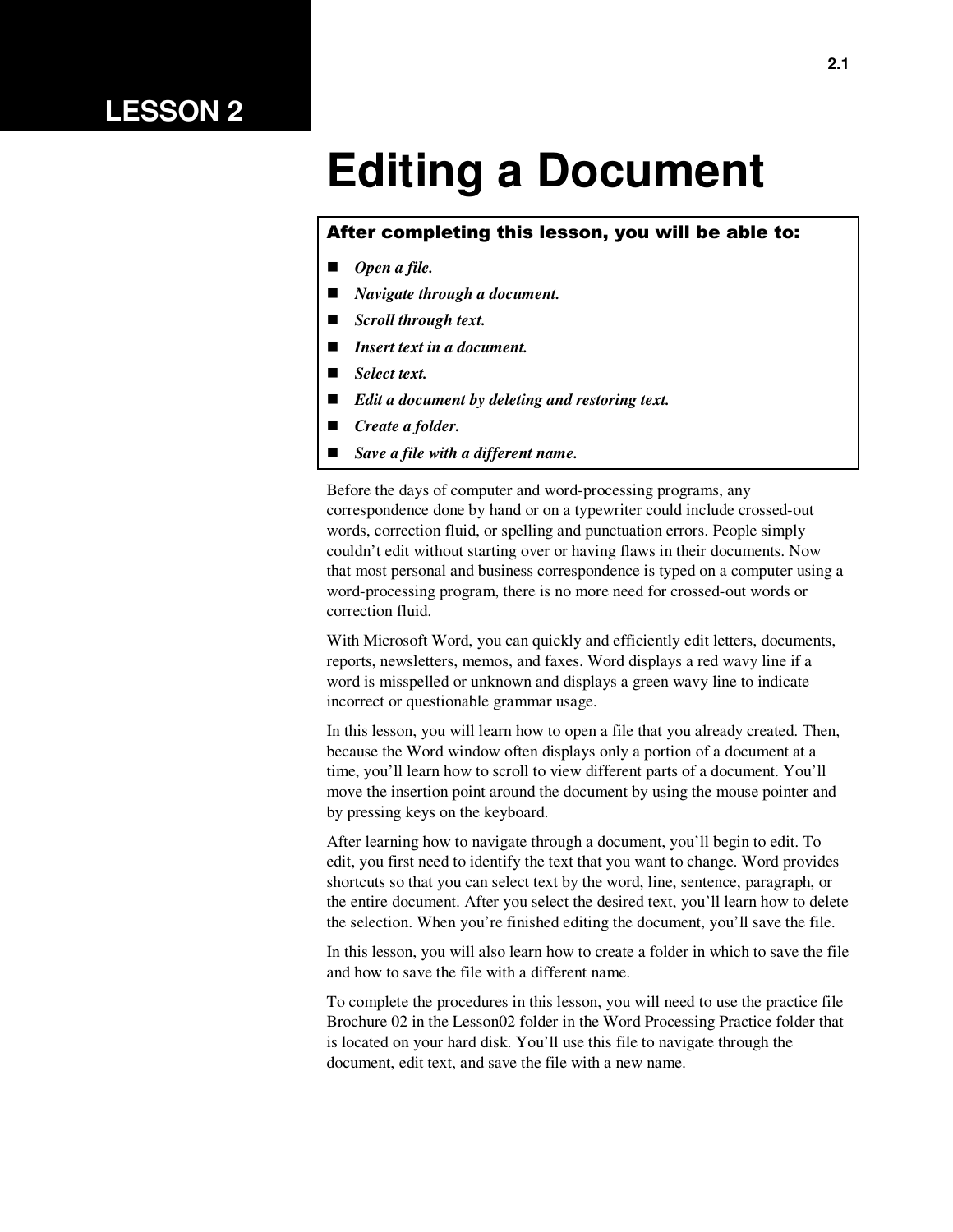## Opening an Existing File

After you save a Word document, you can reopen it later to review its contents or make changes. You'll need to navigate to the folder containing the document and then open the document itself.

Word keeps track of the last four documents that you opened. Word displays the names of these files at the bottom of the File menu so that you can open them with only a couple of mouse clicks. To open a file that is not listed at the bottom of the File menu, you use the Open dialog box. Word also will list these four files at the top of the New Document task pane so they are even more readily available when you first start Word or when you choose to open a document.

In this exercise, you open an existing file.

- **1** If necessary, start Word.
- **2** On the New Document task pane, at the bottom of the Open a document section, click the More documents link. The Open dialog box appears.
- **3** Click the Look in down arrow, click the icon for your local hard drive, double-click the Word Processing Practice folder, and double-click the Lesson02 folder.

The contents of the Lesson02 folder appear in the Open dialog box.

| <b>Open</b>                                          |                                                                 |                 |            |    |                                                                                                                                                                                                                                                                                                                                                                                                                                                                                                                                                                               |      |                                          |                          |
|------------------------------------------------------|-----------------------------------------------------------------|-----------------|------------|----|-------------------------------------------------------------------------------------------------------------------------------------------------------------------------------------------------------------------------------------------------------------------------------------------------------------------------------------------------------------------------------------------------------------------------------------------------------------------------------------------------------------------------------------------------------------------------------|------|------------------------------------------|--------------------------|
| Look in:                                             | Lesson02                                                        |                 |            | ▾╎ | $\left  \begin{array}{c} \leftarrow \begin{array}{c} \begin{array}{c} \leftarrow \end{array} \begin{array}{c} \begin{array}{c} \bigcirc \end{array} & \begin{array}{c} \bigcirc \end{array} & \begin{array}{c} \bigcirc \end{array} & \begin{array}{c} \bigcirc \end{array} & \begin{array}{c} \bigcirc \end{array} & \begin{array}{c} \bigcirc \end{array} & \begin{array}{c} \bigcirc \end{array} & \begin{array}{c} \bigcirc \end{array} & \begin{array}{c} \bigcirc \end{array} & \begin{array}{c} \bigcirc \end{array} & \begin{array}{c} \bigcirc \end{array} & \begin$ |      |                                          |                          |
| History<br>My Documents<br>Desktop<br>⋇<br>Favorites | Name $\triangle$<br>Brochure 02.doc<br>SkillCheck Lesson 02.doc |                 |            |    | Size<br>24 KB<br>26 KB                                                                                                                                                                                                                                                                                                                                                                                                                                                                                                                                                        | Type | Microsoft Word Doc<br>Microsoft Word Doc |                          |
|                                                      | $\prec$                                                         |                 | $\rm{III}$ |    |                                                                                                                                                                                                                                                                                                                                                                                                                                                                                                                                                                               |      |                                          | ≯                        |
| My Network                                           | File name:                                                      |                 |            |    |                                                                                                                                                                                                                                                                                                                                                                                                                                                                                                                                                                               |      | Open                                     | $\overline{\phantom{a}}$ |
| Places                                               | Files of type:                                                  | All Files (*.*) |            |    |                                                                                                                                                                                                                                                                                                                                                                                                                                                                                                                                                                               |      | Cancel                                   |                          |

**4** Click the file Brochure 02, and click the Open button. The file Brochure 02 appears in Word, and the Open dialog box closes.

Keep this file open for the next exercise.

Word remembers the folder in which you last saved a document. When you display the Open dialog box or the Save As dialog box, the contents of that folder are displayed so that you can easily find the files for which you are looking.

To open a recently used document from the Open dialog box, on the Places Bar, click the History icon, and double-click the file that you want to open. The Places Bar is located along the left side of the Open dialog box.

You can also open a file by double-clicking the file name in the Open dialog box.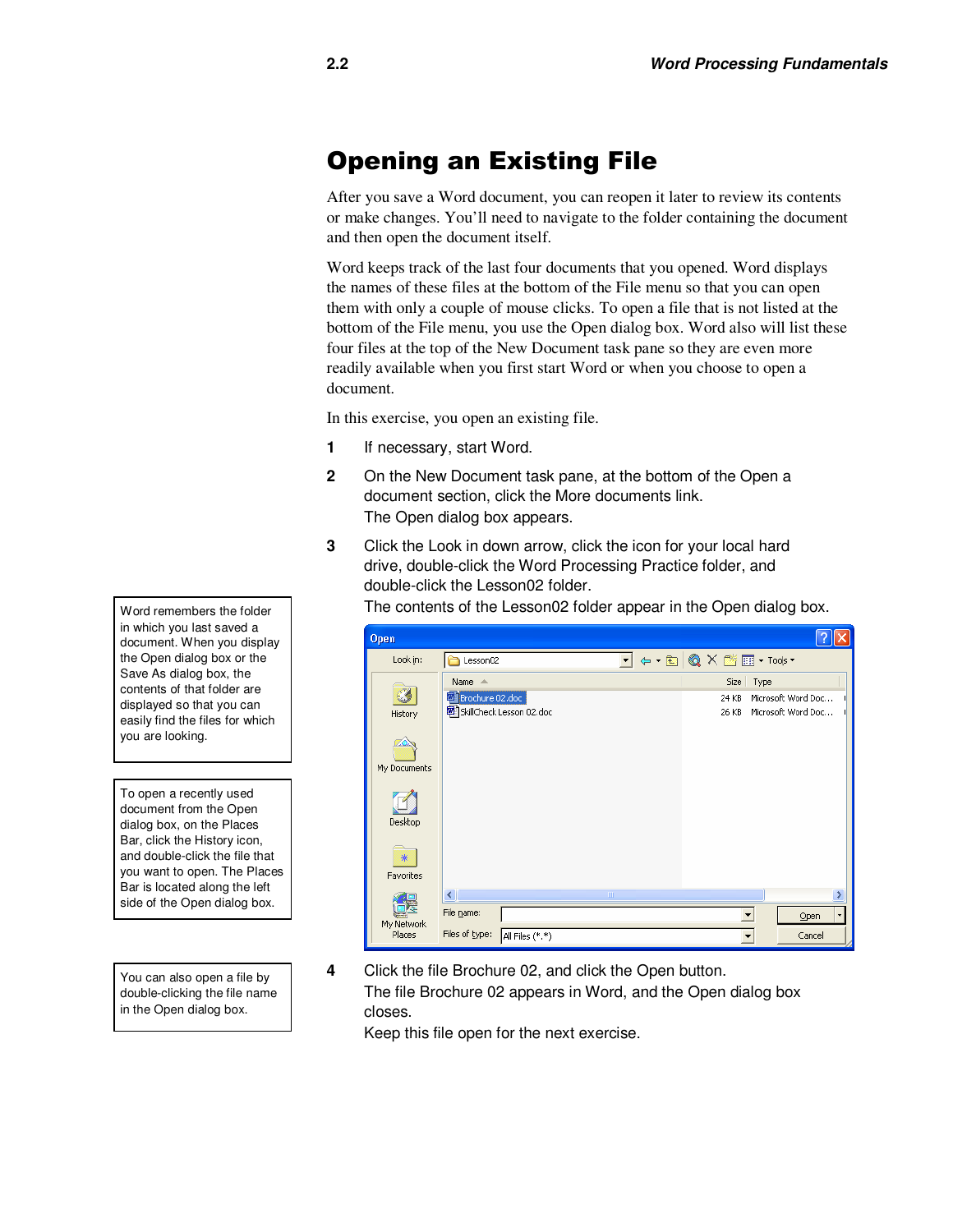

In the following exercises, the Standard and Formatting toolbars are separated.

When the mouse pointer looks like the I-beam, you can move around and make edits to the text. You can tell when the mouse pointer is in the selection area because the I-beam changes to a right-pointing arrow. The selection area is any location to the left of the left margin of your document.

## Navigating Through a Document

To change existing text in a document, or to edit, you first move the insertion point to the location where you want to make a change. The mouse pointer, the **arrow keys** on the keyboard (used to move the mouse pointer or insertion point up, down, left, or right), and the scroll bars are all navigation tools that help you to move through a document.

To move the insertion point by using the mouse, simply move the I-beam pointer (the pointer that looks like a capital I) to the location where you want the insertion point to appear, and click.

## important

In a new, blank document, you cannot move the insertion point with the arrow keys. With the arrow keys you can move the insertion point only to places in the document that include text, tables, or graphics. You can, however, use Click And Type to move the insertion point in a blank document.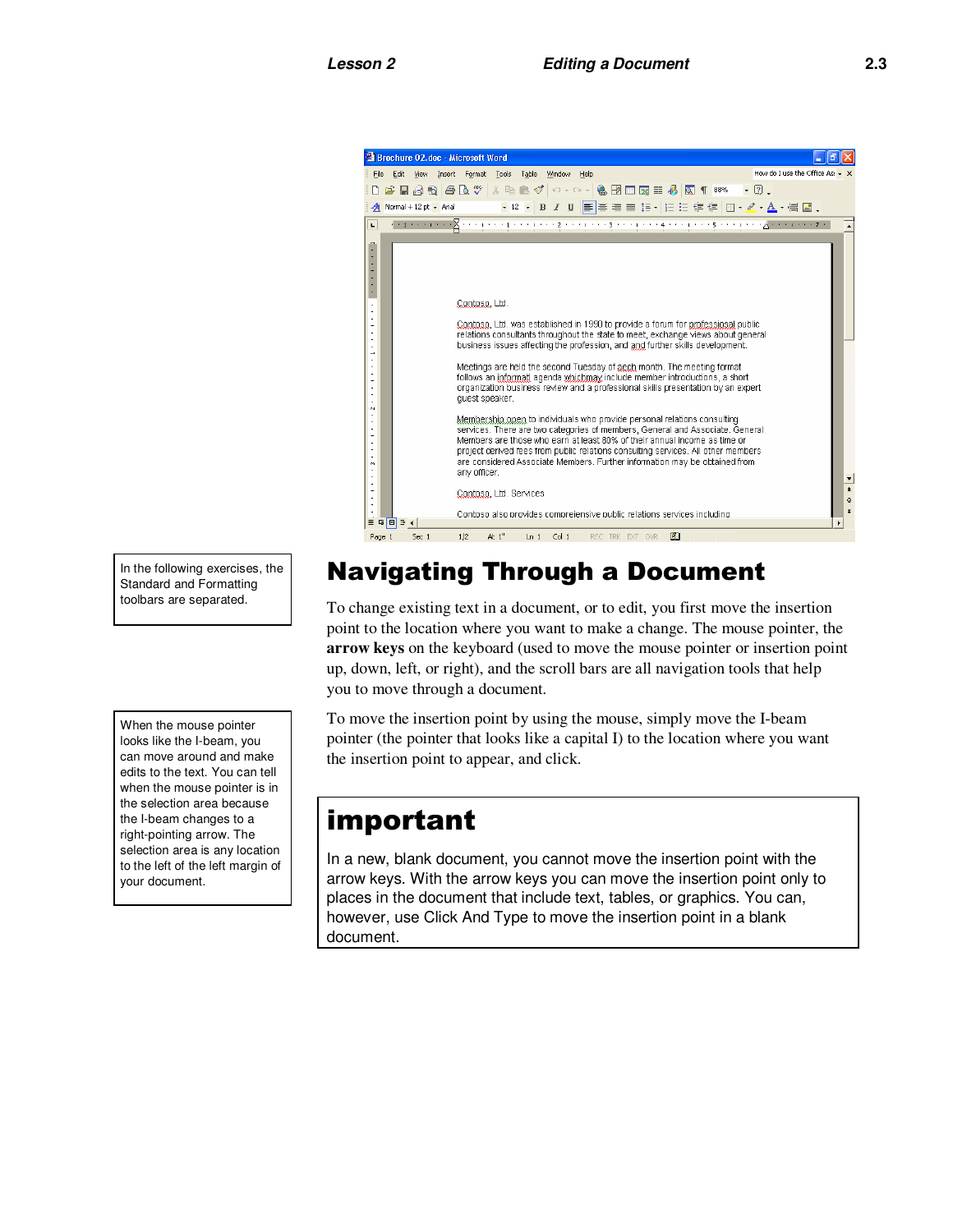For more information about key combinations, see Lesson 4, "Formatting Text." The following table lists each keyboard key or **key combination** that can be used to quickly move the insertion point. A key combination is a combination of keyboard keys used to perform a function, instead of using the mouse pointer to perform the same task. For example, if the key combination is Ctrl+Home, you press and hold the Ctrl button while pressing the Home button. Word moves the insertion point to the beginning of the document.

| <b>Press</b>     | To move the insertion point                                                                             |
|------------------|---------------------------------------------------------------------------------------------------------|
| Left arrow key   | Left one character (one unit of space, such as a<br>letter, number, punctuation mark, or other symbol). |
| Right arrow key  | Right one character.                                                                                    |
| Down arrow key   | Down one line.                                                                                          |
| Up arrow key     | Up one line.                                                                                            |
| Ctrl+Left Arrow  | Left one word.                                                                                          |
| Ctrl+Right Arrow | Right one word.                                                                                         |
| Home             | To the beginning of the current line.                                                                   |
| End              | To the end of the current line.                                                                         |
| Ctrl+Home        | To the beginning of the document.                                                                       |
| $Ctrl + End$     | To the end of the document.                                                                             |
| Page Up          | Up one full screen.                                                                                     |
| Page Down        | Down one full screen.                                                                                   |
| Ctrl+Page Up     | To the beginning of the previous page.                                                                  |
| Ctrl+Page Down   | To the beginning of the next page.                                                                      |

The key combinations of Ctrl+Page Up or Ctrl+Page Down are not always set to move forward or backward by a page. You can use the Select Browse Object button located between the Previous and Next buttons to select the type of item by which you want to browse, such as page, bookmark, footnote, table, graphic, or other item. This will be discussed in more depth in the next section.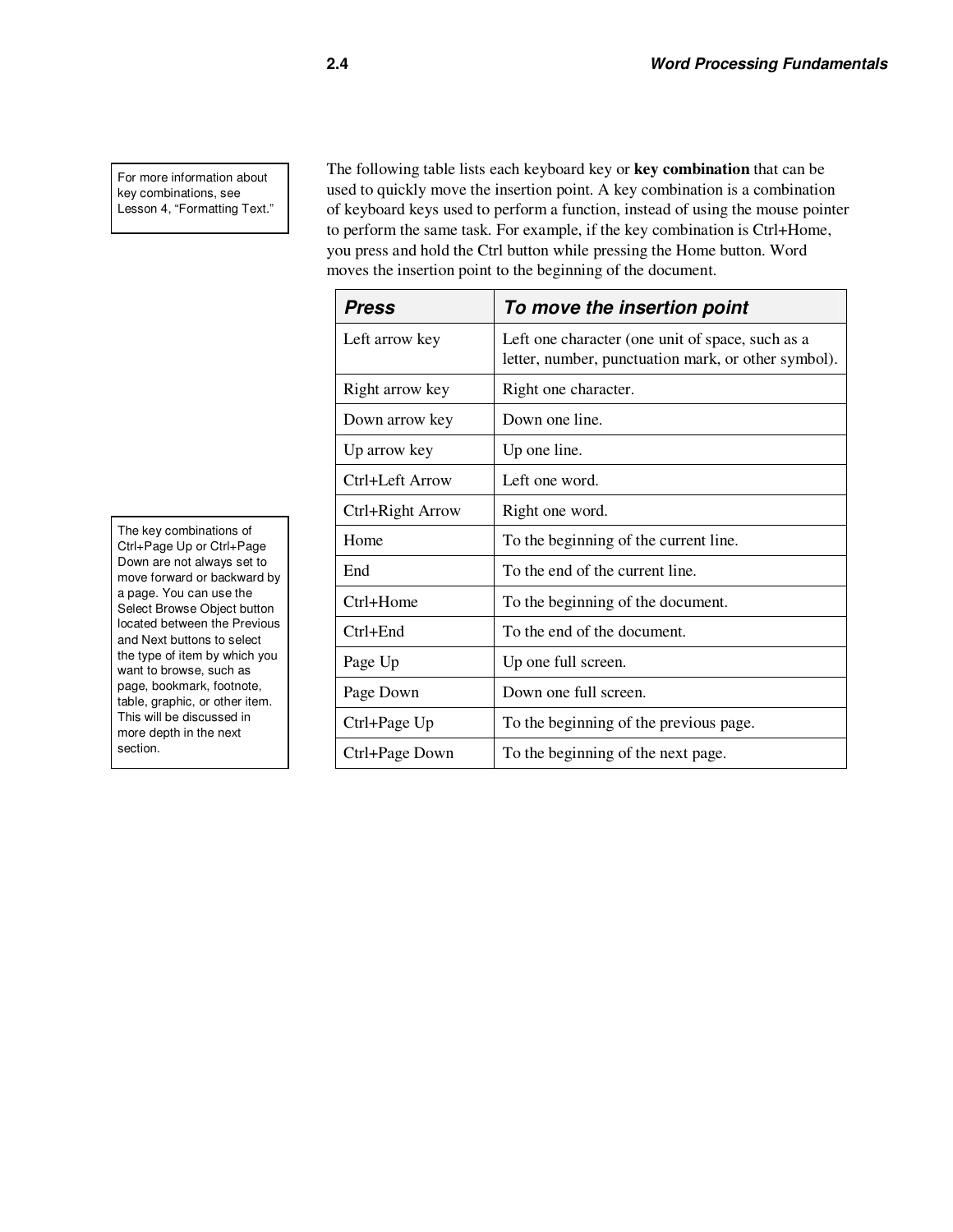### Scrolling Through Text

Because the document window normally displays only a portion of a page at one time, you might need to move (or **scroll**) the view of the document to view another section of it. If your document has more than one page, you'll need to scroll to see the other pages of the document. The vertical scroll bar, scroll arrows, and scroll box move the document up and down. The horizontal scroll bar, scroll arrows, and scroll box move the document window left and right.



The table on the following page lists available scrolling tools and their functions.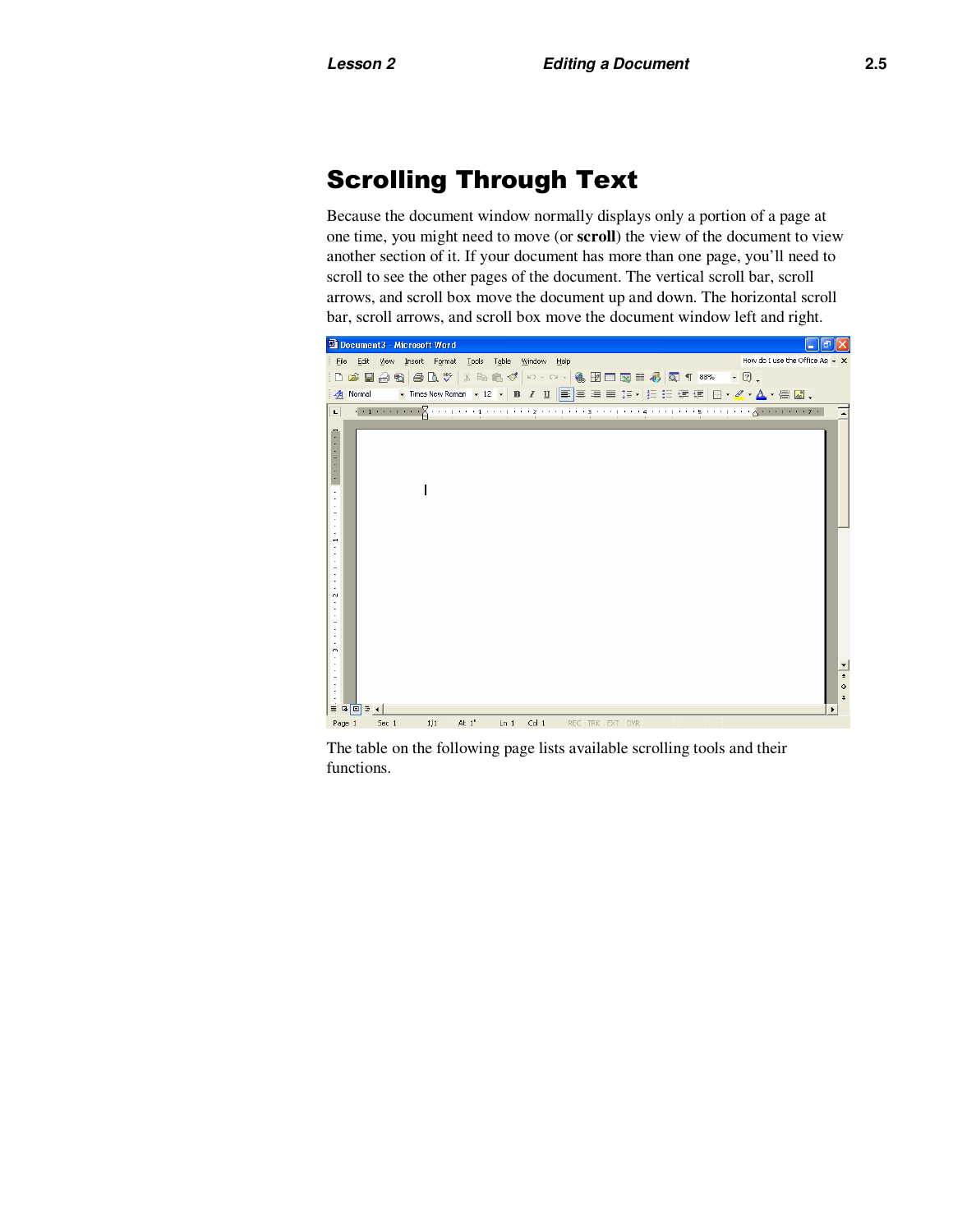"One screen" is the amount of a document that can be displayed in the document window at one time. This amount will vary depending on your screen area settings and whether the document window is maximized.

The Previous and Next buttons, located below the vertical scroll bar, are not always set to move forward or backward by a page. You can use the Select Browse Object button, located between the Previous and Next buttons, to select the type of item by which you want to browse, such as page, bookmark, footnote, table, graphic, or other item. To browse by page, click the Select Browse Object button, and click the Browse By Page button.

Be cautious when you use Overtype mode. When it is activated, and you insert new text in the middle of a sentence or paragraph, it's easy to inadvertently lose existing text that you did not intend to remove.

| Do this                                                       | <b>Button</b> | To move the document<br>view                              |  |
|---------------------------------------------------------------|---------------|-----------------------------------------------------------|--|
| Click the up scroll arrow                                     |               | Up one line at a time                                     |  |
| Click the down scroll arrow                                   |               | Down one line at a time                                   |  |
| Click the left scroll arrow                                   |               | Left a few characters at a time                           |  |
| Click the right scroll arrow                                  |               | Right a few characters at a time                          |  |
| Click above the scroll box on<br>the vertical scroll bar      |               | Up one screen at a time                                   |  |
| Click below the scroll box on<br>the vertical scroll bar      |               | Down one screen at a time                                 |  |
| Click left of the scroll box on<br>the horizontal scroll bar  |               | Left one screen at a time                                 |  |
| Click right of the scroll box<br>on the horizontal scroll bar |               | Right one screen at a time                                |  |
| Drag the vertical scroll box                                  |               | Continually forward or back-<br>ward through the document |  |
| Drag the horizontal scroll<br>box                             |               | Continually left or right through<br>the document         |  |
| Click the Previous Page<br>button                             | ±.            | To the beginning of the previous<br>page                  |  |
| Click the Next Page button                                    |               | To the beginning of the next<br>page                      |  |

## Inserting Text in a Document

One of the first steps to being able to edit a document is learning to insert text. Word provides two modes to insert more text. For example, if the annual report for your company was typed without a current list of all the board members, the names of the board members can be inserted later. Word uses **Insert mode** when you start the program. In Insert mode, when you type new text, the existing text moves to the right. The alternative to Insert mode is **Overtype mode**. In Overtype mode, existing text is deleted and replaced by the text you type, including spaces.

Research shows that a majority of users prefer Insert mode, so Insert mode is Word's default mode. Double-clicking the Overtype button (in the Status bar) toggles between Insert and Overtype modes. A toggle is a button that alternately turns an option on or off each time that the option is selected.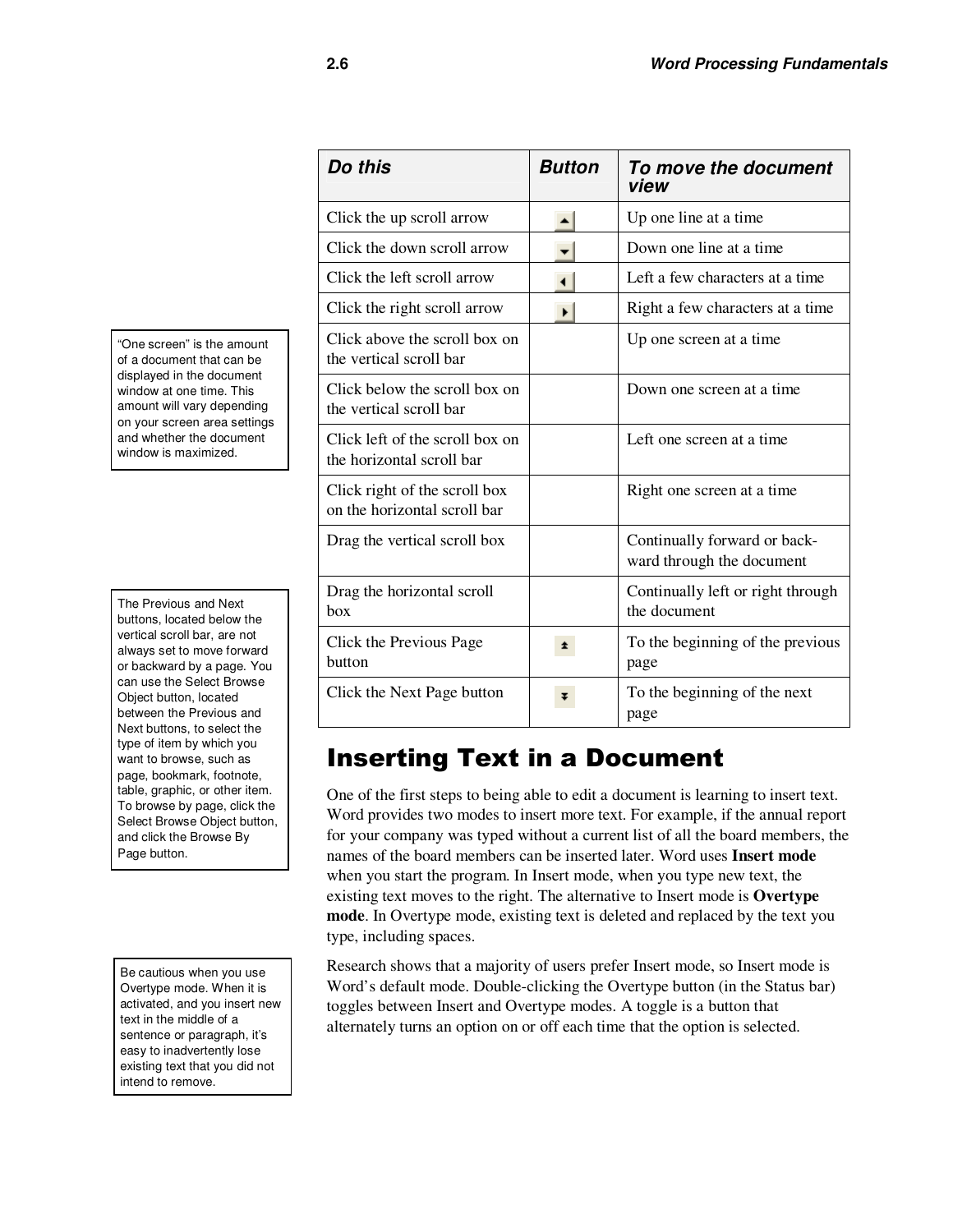In this exercise, you insert text into a document.

- **1** In the last line of the first paragraph, click just before the first s in the word *skills* to position the insertion point.
- **2** Type **individual**, and press the Spacebar.

The new text is added at the insertion point, moving the existing text to the right.

Keep this file open for the next exercise.

### Selecting Text

To edit text in a document, you must first select the desired text. One way to select text is to hold down the mouse button and then drag the insertion point over the text that you want to select. You deselect text by clicking anywhere within the document window. You can tell when text is selected because it appears highlighted (selected text usually appears white with a black background). Any changes will affect the selected text.

To select blocks of text quickly, Word uses the selection area. The selection area is the area in the left margin of the document. You can tell when the pointer is in the selection area because the I-beam changes to a right-pointing arrow.

To select blocks of text that are not adjacent in a document, you select the first block of text, hold down the Ctrl key, and then select the next block of text. You can also use the Shift key and the arrow keys to select adjacent words, lines, or paragraphs. You position the insertion point in the text that you want to select, hold down the Shift key, and then press an arrow key or click at the end of the text that you want to select.

| <b>To select</b>   | Do this                                                                                                                    |
|--------------------|----------------------------------------------------------------------------------------------------------------------------|
| One word           | Double-click the word.                                                                                                     |
| A line             | Click the selection area to the left of the line.                                                                          |
| A sentence         | Hold down the Ctrl key and click anywhere in the<br>sentence.                                                              |
| A paragraph        | Double-click the selection area to the left of any line<br>in the paragraph, or triple-click anywhere in the<br>paragraph. |
| An entire document | Hold down the Ctrl key and click anywhere in the<br>selection area, or triple-click anywhere in the<br>selection area.     |

The following table summarizes the methods for selecting blocks of text.

When you drag the mouse pointer past the first word, Word automatically selects entire words instead of one letter at a time.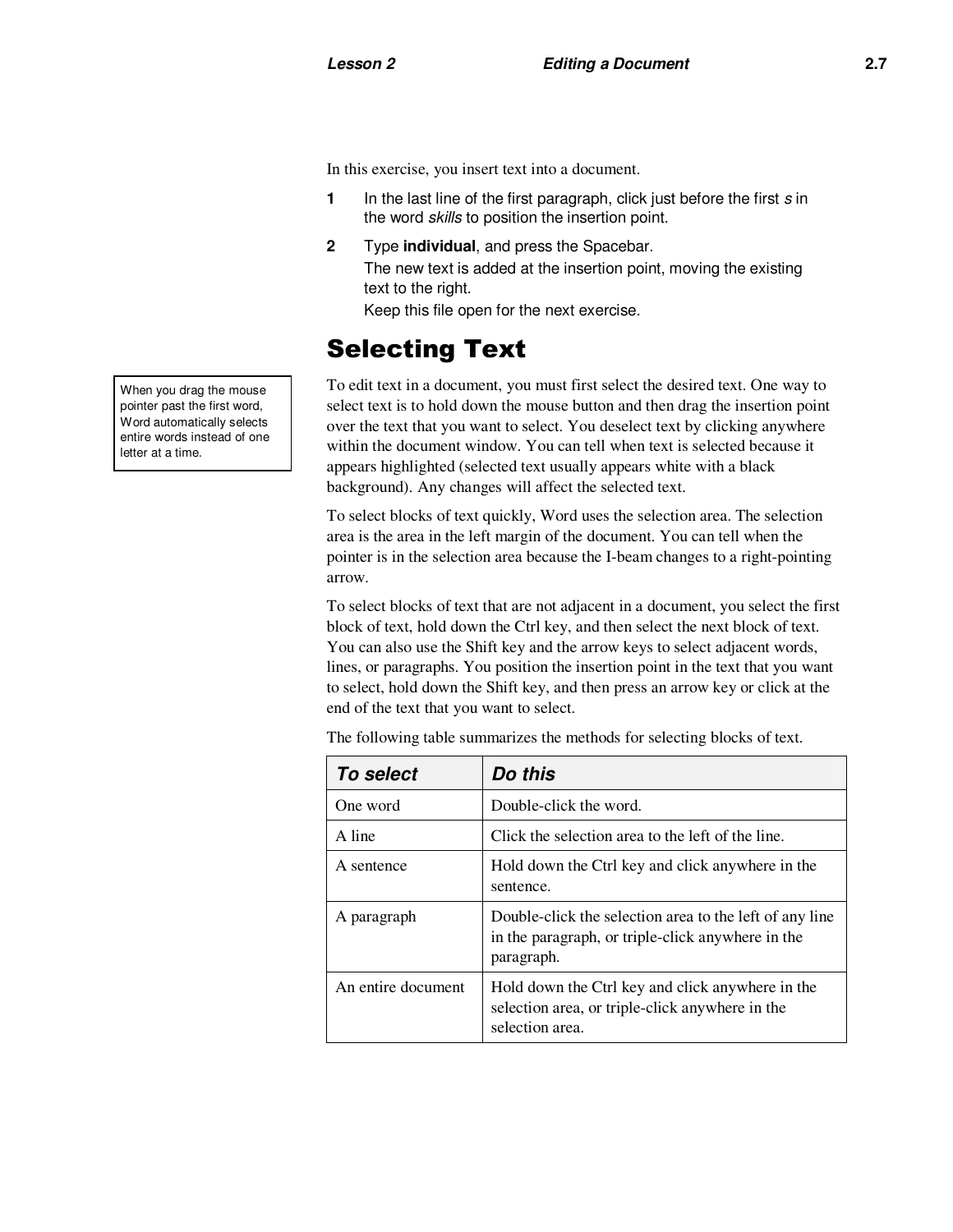## tip

You can also select text by using the keyboard. Click in front of the text that you want to select and press Shift+right arrow to select text to the right of and before the mouse pointer, or Shift+down arrow to select text to the right of the mouse pointer. Notice that if you press Shift+down arrow in the middle of a line, the selected text includes part of the next line. Likewise, if you press Shift+down arrow at the beginning of a line, the entire line is selected. You can also click at the beginning of the text that you want to select, hold down Shift, and then click at the end of the text to select a block of text.

### Deleting and Restoring Text in a Document

Now that you know how to select text, you can easily delete a selected block of text. To delete a large section of text, select the text, and press Delete or Backspace. You can save time by selecting large areas of text to be deleted, rather than deleting the text character by character.

For example, in the annual report that you prepared for your company, you typed the introduction message from your company's president; however, the president has now decided to write it himself. You don't have to delete the letter one character at a time; instead select the entire letter, and press Delete. Now the page is blank and ready for the President to add his own letter.

To delete a single character, position the insertion point to the left of the character and press Delete, or to the right of the character and press Backspace. To delete whole words using the keyboard, position the insertion point to the left of the word and press Ctrl+Delete, or to the right of the word and press Ctrl+Backspace.

## tip

If you use either of these key combinations while the insertion point is positioned within a word, you delete the part of the word before or after the insertion point, respectively.

Another way to delete text is to use Overtype mode. Double-click OVR on the Status bar to turn on Overtype mode. When Overtype mode is turned on, you type over the existing text.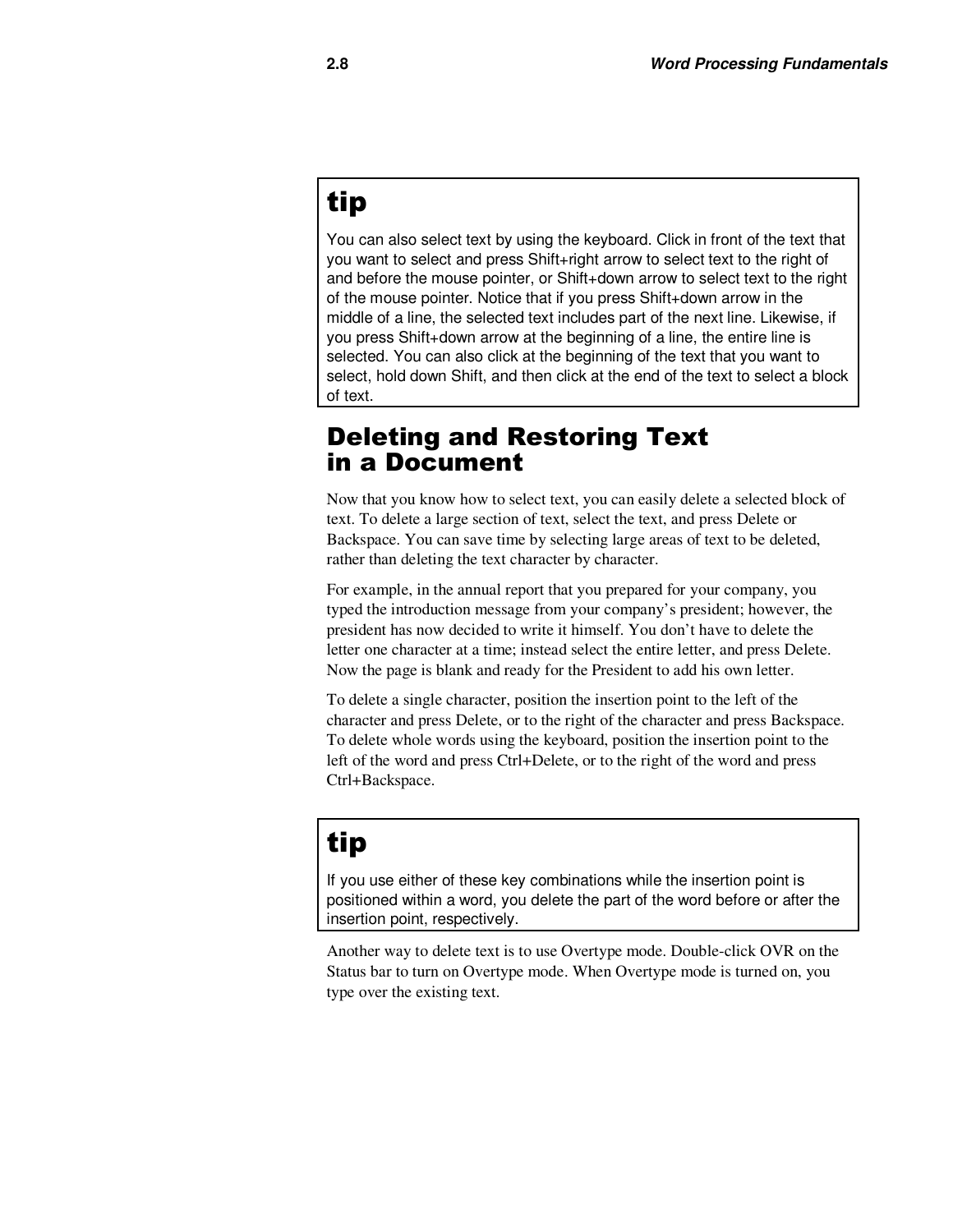Word keeps track of the editing changes that you make in a document so that you can easily remove a change and restore the text to the way it was prior to making the edits. If you make a mistake while editing, on the Standard toolbar, you can click the Undo and Redo buttons to change and restore text.

#### $\mathbf{K}$   $\mathbf{C}$   $\mathbf{C}$   $\mathbf{C}$

To **undo** an action, click the Undo button. If you undo an action by mistake and need to restore or **redo** the action, you can do so by clicking the Redo button. To undo or redo multiple actions, click the down arrow to the right of the Undo or Redo button and select the action that you want to undo or redo. All actions completed after the one that you select in the list are also undone. Although most actions can be undone, actions such as saving and printing cannot.

In this exercise, you delete and restore text to fix some of the errors in the document.

- **1** Click the insertion point to the left of the last s in the misspelled word professiosal in the first paragraph.
- **2** Press the Delete key.

The letter s is deleted, and the remaining text is shifted to the left.

**3** Type **n**.

The red wavy line is removed.

- **4** In the second paragraph, position the insertion point to the right of the letter t in the word *informatl*.
- **5** Press Backspace.

The *t* is deleted, and the red wavy line is removed.

- **6** In the second paragraph, position the insertion point in front of the a in the misspelled word aech.
- **7** On the status bar, double-click the overtype button. The Overtype mode is turned on.

#### **8** Type **ea**.

The word is changed, and the red wavy line is removed.

- **9** On the status bar, double-click OVR. The Overtype mode is turned off.
- **10** Double-click the word personal in the third paragraph. The word *personal* is selected.

#### **11** Type **public**.

The word personal is replaced with the word public, and the rest of the text moves to the right as you type.

**12** Double-click the selection area to the left of the first paragraph. The paragraph is selected.

If your toolbar does not show the Undo and Redo buttons, on the Standard toolbar, click the Toolbar Options button, point to the Add or Remove command, point to Standard on the submenu and click the Undo and Redo buttons. You can also click Undo and Redo on the Edit menu.

Word marks any word not found in its standard dictionary by placing a red wavy line beneath it. After you correct the word, the wavy line is removed. You'll learn more about the dictionary and spelling check in Lesson 6, "Using Editing and Proofing Tools."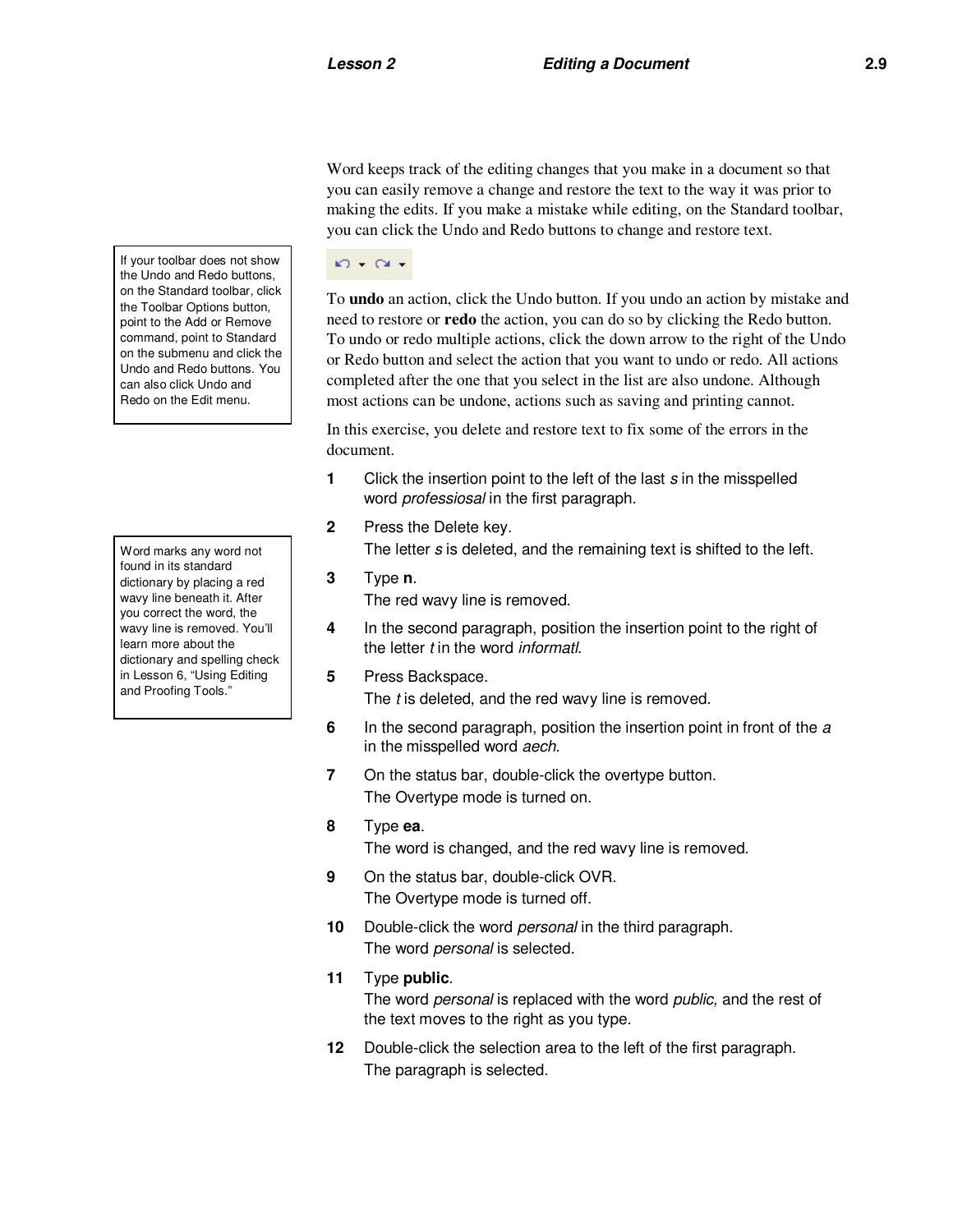**13** Press Delete.

The paragraph is deleted.

- **14** On the Standard toolbar, click the Undo button (displays the ScreenTip Undo Clear). The deleted paragraph is restored and is also selected.
- **15** On the Standard toolbar, click the Redo button (displays the ScreenTip Redo Clear). The paragraph is deleted again.
- **16** Click the Undo button again. The deleted paragraph is restored and is also selected.
- **17** Press the down arrow key. The paragraph is deselected.
- **18** Click after the second occurrence of the word and in the last sentence of the first paragraph.
- **19** Press Ctrl+Backspace. The word and is deleted.
- **20** Press Ctrl+right arrow twice to move the insertion point to the word individual.
- **21** Press Ctrl+Delete. The word individual is deleted. Keep this file open for the next exercise.

## Creating a Folder

After you create a document, you might want to save the document in a folder. A folder is a storage area on your computer's hard disk or a network drive. A **network** is a system of computers connected by communications links. When a computer is connected via a network, you can use one computer to access the hard disk of another computer on the network. You can create folders to store files by project, author, file type, or just about any organization scheme you can imagine.

For example, you might have a folder named Memos. In this folder, you store all the memos that you send to your boss. You might choose to have a *subfolder* (a folder within a folder) in your Memo folder named Sent Marketing. This is where you store memos that you send to the marketing department. You could even have another subfolder in your Memo folder called Sent Finance. This folder contains the memos that you send to the finance department. Now when you open the Memo folder, you won't have to wade through all the memos you have sent; instead, you have sorted and saved them in subfolders, so they are quick and easy to find and retrieve.

You can also create folders in any other Microsoft Office 2002 application, in Windows Explorer, or in My Computer.

Word makes creating folders easy directly from the Save As dialog box. With Word's file management features, you can easily organize, locate, and create folders to store documents and save files with different names. You can also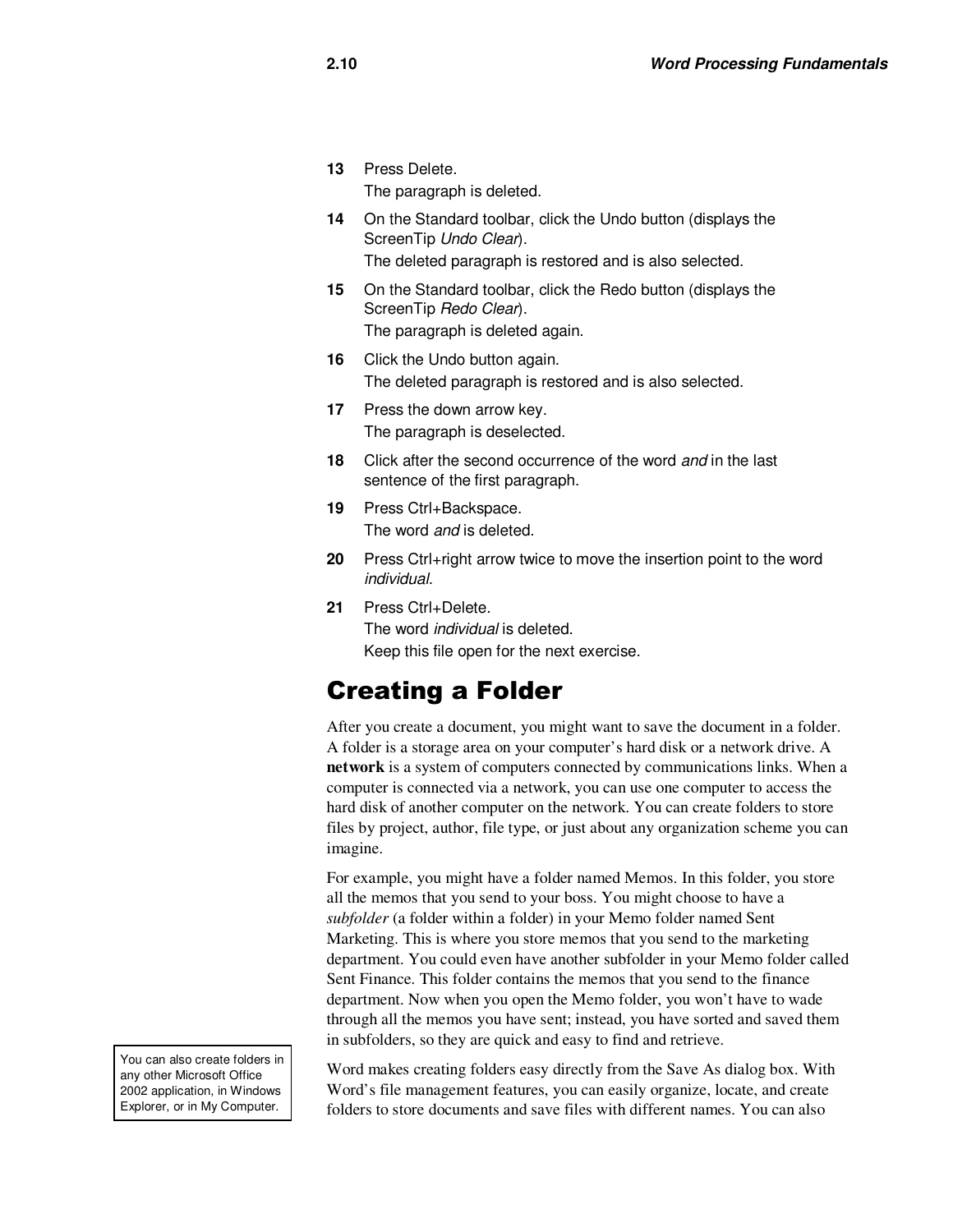delete files and folders from within the Open and Save As dialog boxes. To delete a file or folder, select what you want to delete, and click the Delete button or press the Delete key.

## tip

You can also create new folders in Windows Explorer. You don't have to create them from within Word. To create a new folder in Windows Explorer, click the Start button, point to Programs, and then click Windows Explorer. In the Folders pane on the left side of Windows Explorer, navigate to and double-click the folder in which you want to create a new folder. On the File menu, point to New, and click Folder. A new folder appears with the name New Folder selected. Type the name of the new folder, and press Enter to rename it.

In this exercise, you create a folder.

**1** On the File menu, click Save As.

The Save As dialog box appears and displays the content of the Lesson02 folder, which is the last folder that you used.

**2** Click the Create New Folder button. The New Folder dialog box appears.

| <b>New Folder</b> |        |
|-------------------|--------|
|                   | ОK     |
| $Name$            | Cancel |

- **3** Type **My Exercises** in the Name box, and click OK. The New Folder dialog box closes, and the Save As dialog box appears and displays the My Exercises folder. The file Brochure 02 is listed in the File name box because it is the file that is currently open.
- **4** Click the Cancel button.

The Save As dialog box closes and the file is not saved. Keep this file open for the next exercise.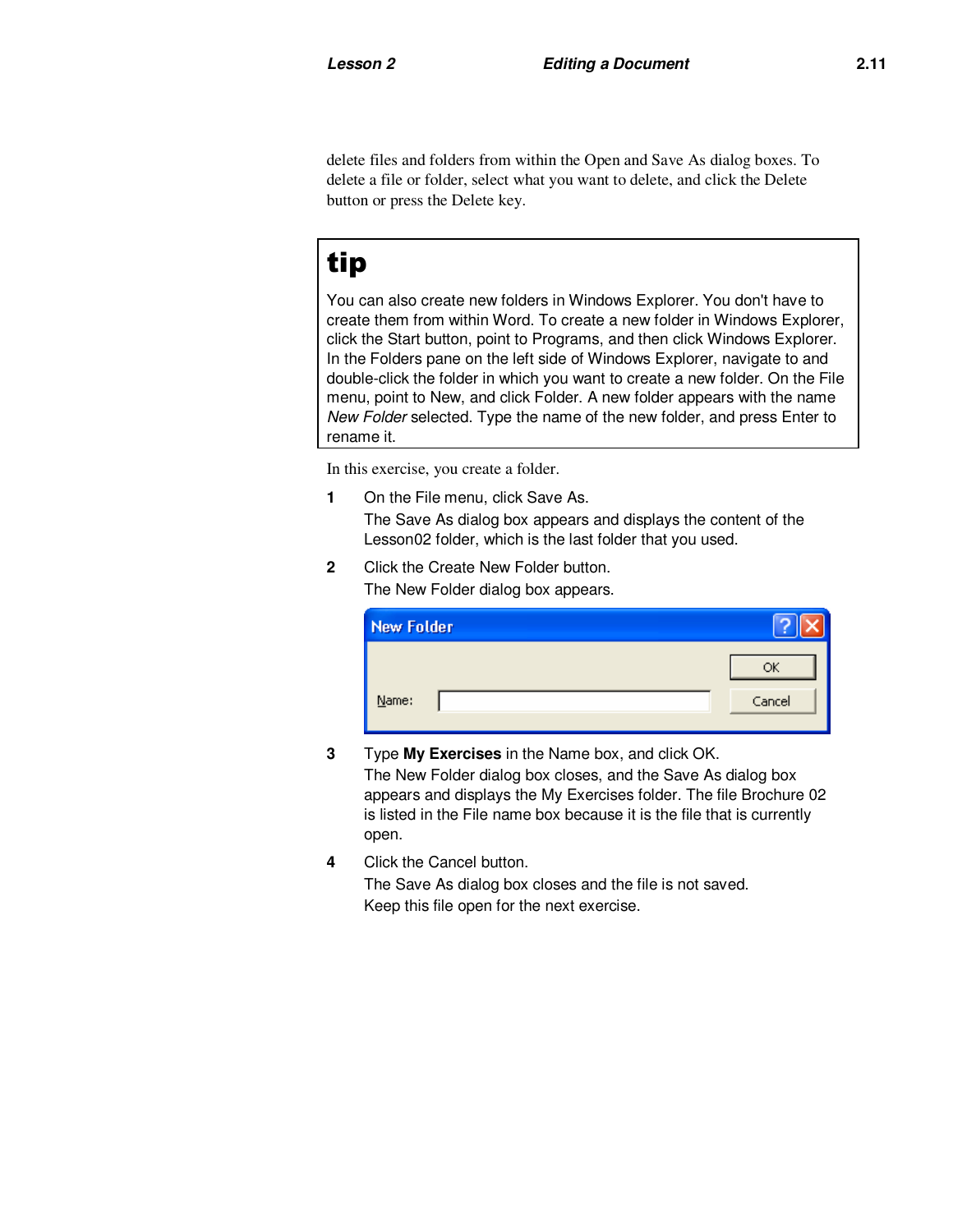## Saving a File with a Different Name

You might find it necessary to make a copy of a file. You can keep the original on hand for safekeeping or for comparison and then make changes to a new version. For example, suppose the marketing manager at an outdoor vacation resort named Adventure Works creates a revised brochure each year. When it's time to create a new brochure, she opens the previous version and saves it with a new name. Using the previous brochure helps create the new brochure quickly and efficiently with just a few updates. Saving the new brochure with a new name preserves previous versions to maintain a historical archive.

In this exercise, you save the current file with a different name in the My Exercises folder.

- **1** On the File menu, click Save As. The Save As dialog box appears. The content of the Lesson02 folder appears.
- **2** Double-click the My Exercises folder. The My Exercises folder opens.
- **3** Click after Brochure 02 in the File Name box.
- **4** Press the Spacebar, and type **Edited**.
- **5** Click the Save button. The Save As dialog box closes, and the file is saved with the name Brochure 02 Edited. The file's new name appears in the title bar of your document.

Keep this file open for the next exercise.

A tape backup system stores the content of hard disks on high capacity tapes, which are typically stored in separate locations and are used to recover lost or deleted data.

## tip

You should make a **backup** copy of important files to protect against losses from computer crashes, viruses, accidental changes, or deletions. You can save copies of files to floppy disks or to a network disk (a disk that is physically located on another computer, but is available to users on the same network), if one is available. The best way to safeguard files is to use a tape backup system.

The My Exercises folder doesn't appear in the Save In box because it isn't the last folder in which you saved a document.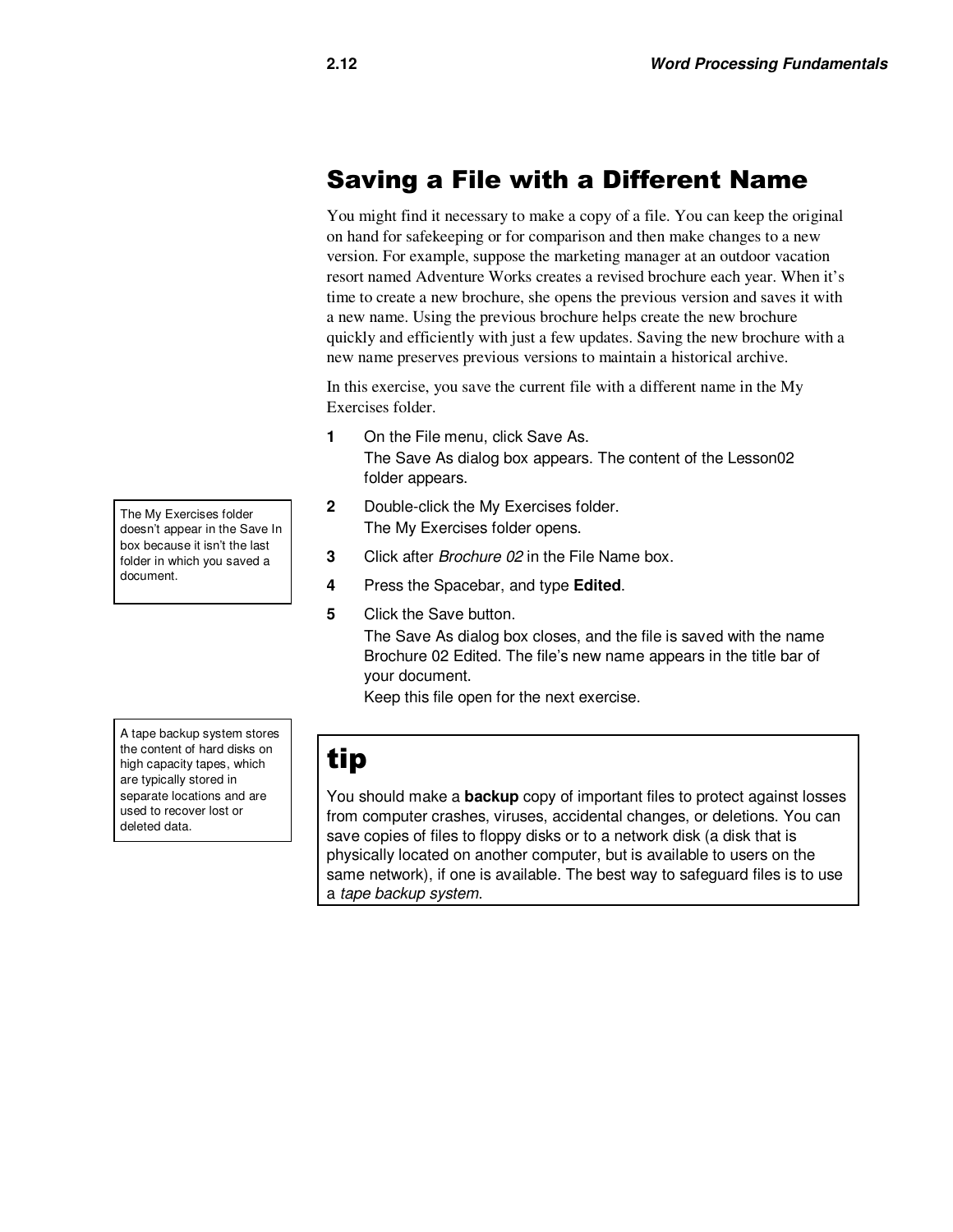### Lesson Wrap-Up

In this lesson, you learned how to open an existing file and navigate through a document using the scroll bars, arrow keys, and insertion point. You also learned how to edit a document by inserting, selecting, and deleting text, and how to manage files by creating a folder and saving a file with a different name.

If you are continuing to the next lesson:

- **1** On the Standard toolbar, click the Save button to save changes made to the Brochure 02 Edited file. The changes are saved to the file.
- **2** On the File menu, click Close to close the file. The file closes.

If you are not continuing to other lessons:

- **1** On the Standard toolbar, click the Save button to save changes made to the Brochure 02 Edited file.
- **2** In the upper-right corner of the Word window, click the Close button.

The file closes, and the Word program closes.

### Quick Quiz

- **1** How do you delete a document in Word?
- **2** What are three ways that you can scroll forward through a document?
- **3** If you make a mistake when editing a document, what can you do to fix the problem?
- **4** What keys do you press to select text to the right of the insertion point?
- **5** What is the Select Browse Object button used for?
- **6** What are three ways to open a recently opened document?
- **7** What menu command do you use to open an existing file? What toolbar button? What task pane option?
- **8** What is the difference between scrolling and moving the insertion point?
- **9** How can you select a sentence within a paragraph?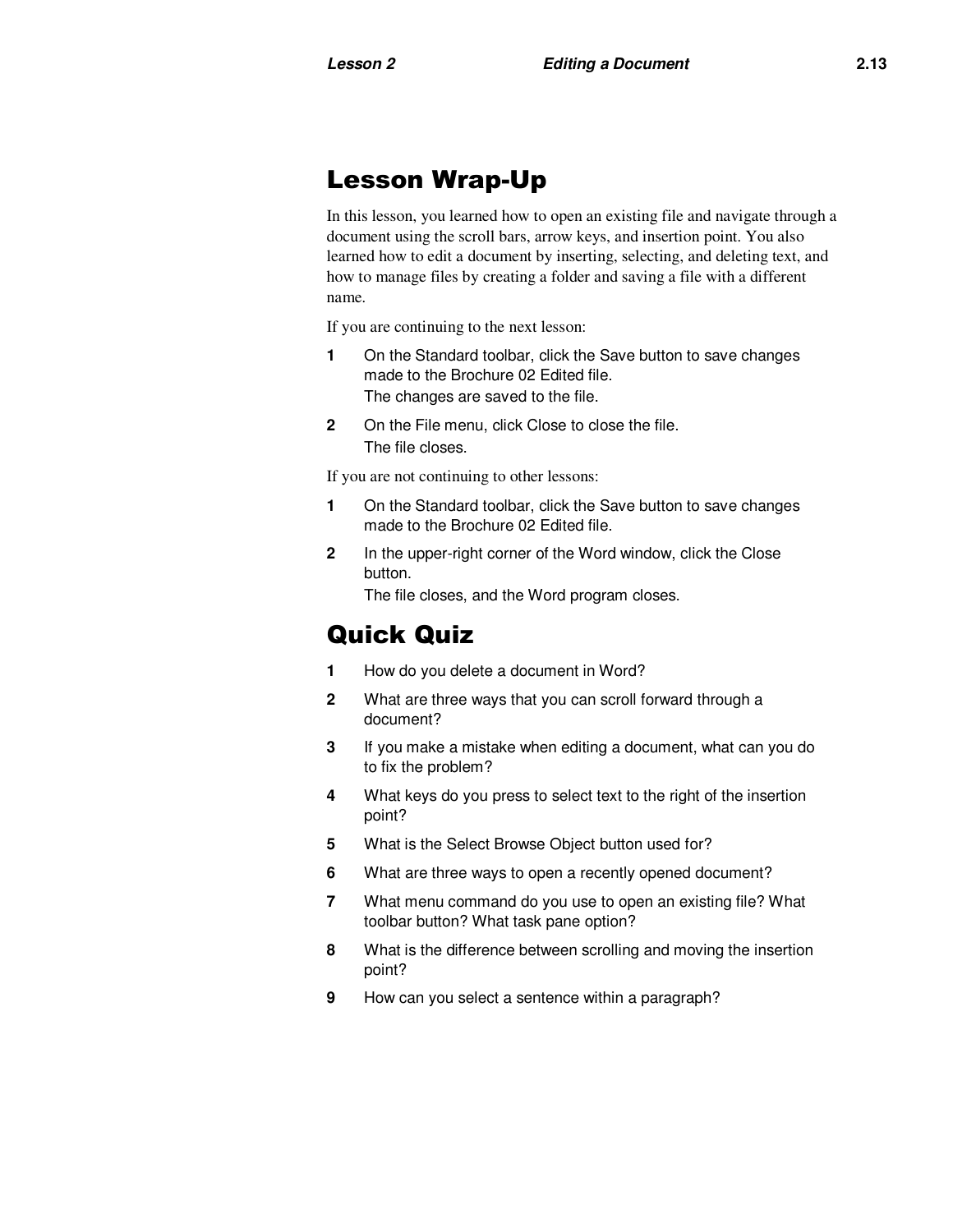## important

In the Putting It All Together section that follows, you must complete Exercise 1 to continue to Exercise 2 and Exercise 3.

## Putting It All Together

**Exercise 1:** If necessary, start Word. Open the file SkillCheck Lesson 02, in the Lesson02 folder in the Word Processing Practice folder that is located on your hard disk, and make the following edits.

- Type the word **provides** before the misspelled word comprejensive in the first sentence.
- Replace the first occurrence of the word for with the word to in the first sentence of the first paragraph.
- Delete the second occurrence of the word has in the sentence beginning A full service agency.
- Replace the Senior Vice President's name at the end of the letter with your own.
- Select the last sentence in the third paragraph, which begins with We believe, and delete it.
- At the end of the document, add three blank lines after Sincerely to allow room for the signature.
- Change the date to January 1, 2004.
- Make spelling corrections as needed.

The finished document should look similar to the following illustration.

January 1, 2004 Mr. and Mrs. George Billingsley Billingsley Inc.<br>5678 Elm Street Hinesburg, VT 50265

Dear Mr. and Mrs. Billingsley,

This letter is in response to your request for information about the services provided by Contoso, Ltd. Contoso provides comprehensive public relations services including advertising and marketing communications services for a variety of diverse corporations, businesses and non-profit<br>organizations. A full service agency, Contoso has handled public relations and computer software applications and book promotions.

Contoso works with a variety of clients in the Northern New England area, Boston, New York, and New Jersey in the fields of manufacturing, healthcare, financial services, education, and computer software. Contogo also offers in-house graphic design capabilities to produce distinctive, results-oriented advertising and collateral including annual reports, brochures, corporate identity, logos and more.

With a philosophy of providing hands-on attention and personalized service for our clients, Contogo is committed to creative, high-quality work, innovative solutions and responsive service

Please feel free to contact me for more information. I can be reached by phone at 303-555-0120, or by e-mail at someone@example.com. Sincerely,

[Xour Name]<br>Senior Vice President